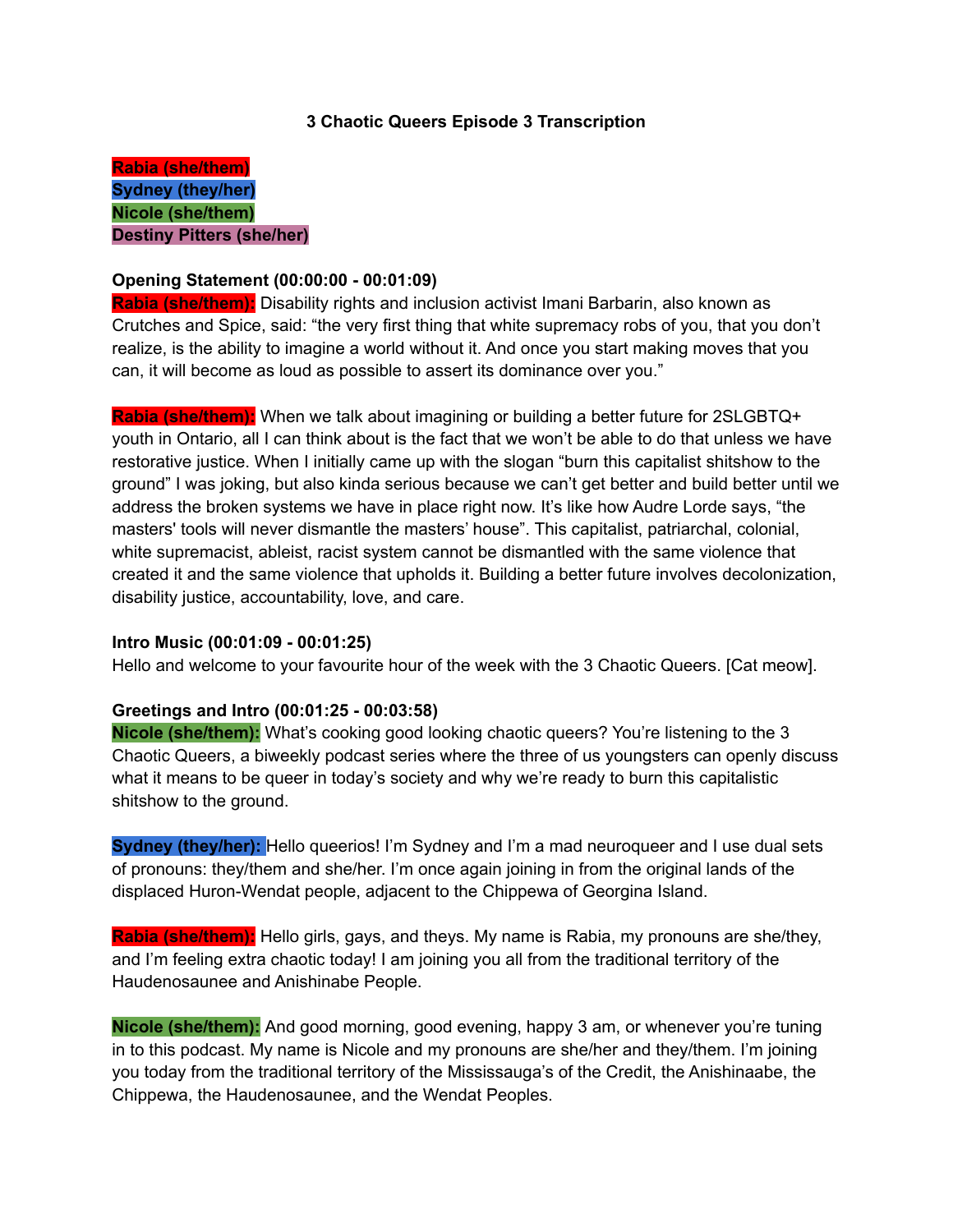**Sydney (they/her):** Today we are joined by another featured guest, Destiny Pitters, from LGBT YouthLine staff. Destiny is here to chat with us about some of the current grassroots movements that support disability justice and anti-carceral and abolition work. Destiny, would you mind formally introducing yourself to the crew?

**Destiny Pitters (she/her):** Absolutely! Hi folks, my name is Destiny, my pronouns are she/her, and I'm a queer, disabled, Black woman. I was born in Tkaronto but raised on the territory of the Haudenosaunee, Anishinaabe, and Neutral Peoples, in Brantford, which is Haldimand treaty territory. Uhm, and despite being displanted on Turtle Island via slavery, with my ancestors being brought to Xaymaca, which is the original title of Jamaica, I am so privileged to learn and play on this land. Uhm, it has nurtured my life, not only from literally sustaining me, uhm, but also being a huge refuge for my wellness, so, a lot of the work that I try to do pushes back against these colonial systems that try to extinguish not only the lives of Black and Indigenous peoples but the land that we live on. So yeah, that's a little bit about me.

**Nicole (she/them):** Yeah, thanks so much for introducing yourself, Destiny. Uh, I'll speak for myself and my fellow podcast, uhm, folks, uhm, we're extremely excited to have you on today and to- to chat.

#### **Conversation (00:03:58 - 00:41:03)**

**Sydney (they/her):** We're very, very excited, uhm, with getting to know who you are. Can you tell us a little bit about your involvement in abolition and decarceral work within the community and how did you initially become involved in this type of work?

**Destiny Pitters (she/her):** Yeah! So, personally, I am ever increasingly interested in abolition and decarceral work because I know firsthand, and through my relations, how carceral systems disproportionately harm Black, Indigenous, disabled, queer and trans communities. And when I think about, y'know, so-called Canada where we're at right now, and its institutions and systems, it's like a veneer, right? A layer that has been [clears throat] wrapped onto existing territories and is really underpinned by a lot of violence, right? Genocide and slavery. And so, to me, it is really hard to distance the institutions that we have today, like for example policing, uhm, from their origins in racism and ableism and colonialism. So I was really able to, more formally, act on these beliefs when I started going to university, actually, uhm and volunteered with Laurier's Student Public Interest Research Group, which is a mouthful, you can just say LSPIRG, uhm, and they host and support a lot of anti-oppressive initiatives. So, when I joined, I was exposed to, like, all these amazing, harm reductive, badass groups. Uhm, so yeah, that's kind of like how I got started, uhm, and I'm not sure if you want to hear any more about, like, specific experiences that I had.

**Sydney (they/her):** If there's any you wouldn't mind sharing I think our audience would be very happy to hear some.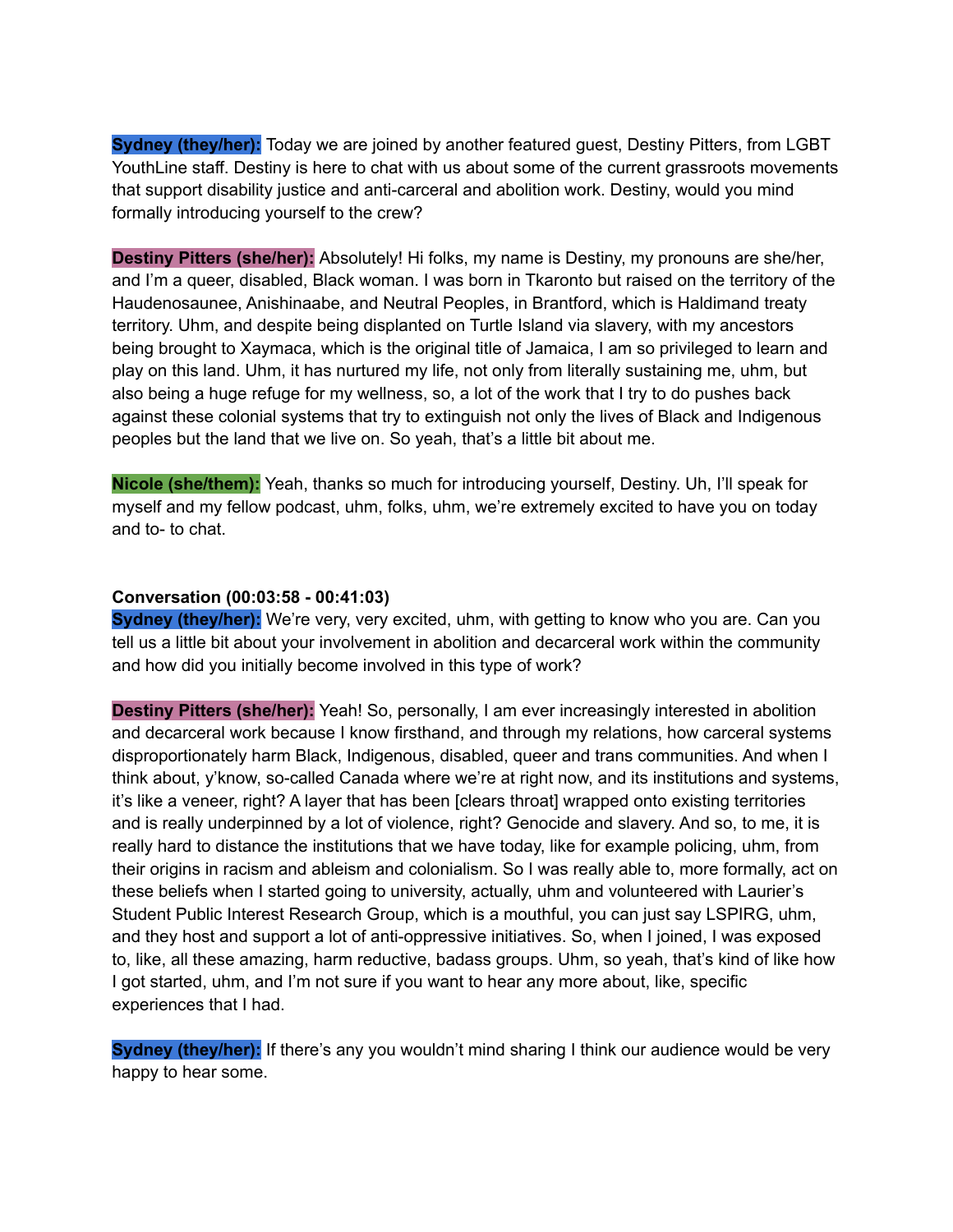**Destiny Pitters (she/her):** Yeah, absolutely! Uhm, so one of my favourite experiences was volunteering with an LSPIRG group called Fruits from Fruits. Super gay. It was just a few queers who set up a basic needs distribution site, uhm, outside of the old jail in our downtown, on purpose, and we would hand out food, water, menstrual products, and clothes, and just chat with community members who came by, many of whom were houseless. And it was really important to me because we were offering an alternative to other distros that existed that often had caveats, like, oh, you have to be "clean" to receive support, or you have to convert to this religion to receive support. So our set up was a lot more accessible and affirming and queer friendly. Uhm, and now I mainly do decarceral work with The Disability Justice Network of Ontario and we advocate for, like, widespread reevaluation and/or abolition of carceral systems that, again, disproportionately harm disabled and 2S, QT, BIPOC communities.

**Rabia (she/them):** Thank you for much for sharing that. It's really exciting to see how you first got involved in this and how you're continuing to stay involved in the work that you're doing with The Disability Justice Network of Ontario. Uhm, and so before I ask the next question I'm actually going to provide a bit of context, uhm, it's a little blurb, so give me a sec.

**Rabia (she/them):** Uhm, so a recent article from the Toronto Prisoners Rights Project titled "Where is Sylvia Jones?" explores a plethora of issues relating to criminalization in Ontario. At first when I read this I was not entirely sure who Solicitor General Sylvia Jones was and what she did, so I did some more digging. According to the Ontario Canada website, the Solicitor General ensures "Ontarios communities are supported and protected by law enforcement, and that public safety and correctional systems are safe, effective, efficient, and accountable." Key words here are safe and accountable because these systems are clearly not. The article also states that 15 out of 25 of the adult jails in Ontario are currently experiencing active outbreaks of Covid 19, which is 60% of these jails in Ontario. Also nearly 30% of Ontario prisoners are in medical isolation. That does not sound safe to me whatsoever. And with that being said, we wanted to how you think the Covid 19 pandemic has compounded issues of criminalization and health that impact queer and racialized youth or communities?

**Destiny Pitters (she/her):** Ugh, the answer is horrendously, but I'm very glad that you ask. Uhm, cause it's really important. So I'm going to have to illustrate my point by kind of walking you through it in a funnelled way. Uhm, so when I hear this the first thing that came to my mind was an article written by Nora Loreto, unfortunately, I forget the publisher, but it was shared by the Disability Justice Network. And in it, Loreto articulates how 58% of all Covid deaths in Canada have been people in residential care. And this term residential care includes any institution where individuals are housed: prisons, group homes, shelters, long-term care, etc. And so thinking of the overrepresented demographics in these spaces we know that most Covid 19 deaths in Canada have disproportionately been disabled people, racialized people, right? Those incarcerated who are more likely to be disabled, Black, Indigenous, queer, and trans because we're more often criminalized. Uhm, and these spaces are overcrowded and often lacking adequate resources, so, to bring it back. If, for example, you are criminalized while houseless or for using drugs, which many 2SQTBIPOC are, you are likely going to be siphoned into one of these carceral spaces that are already horrendous, but also makes transmission of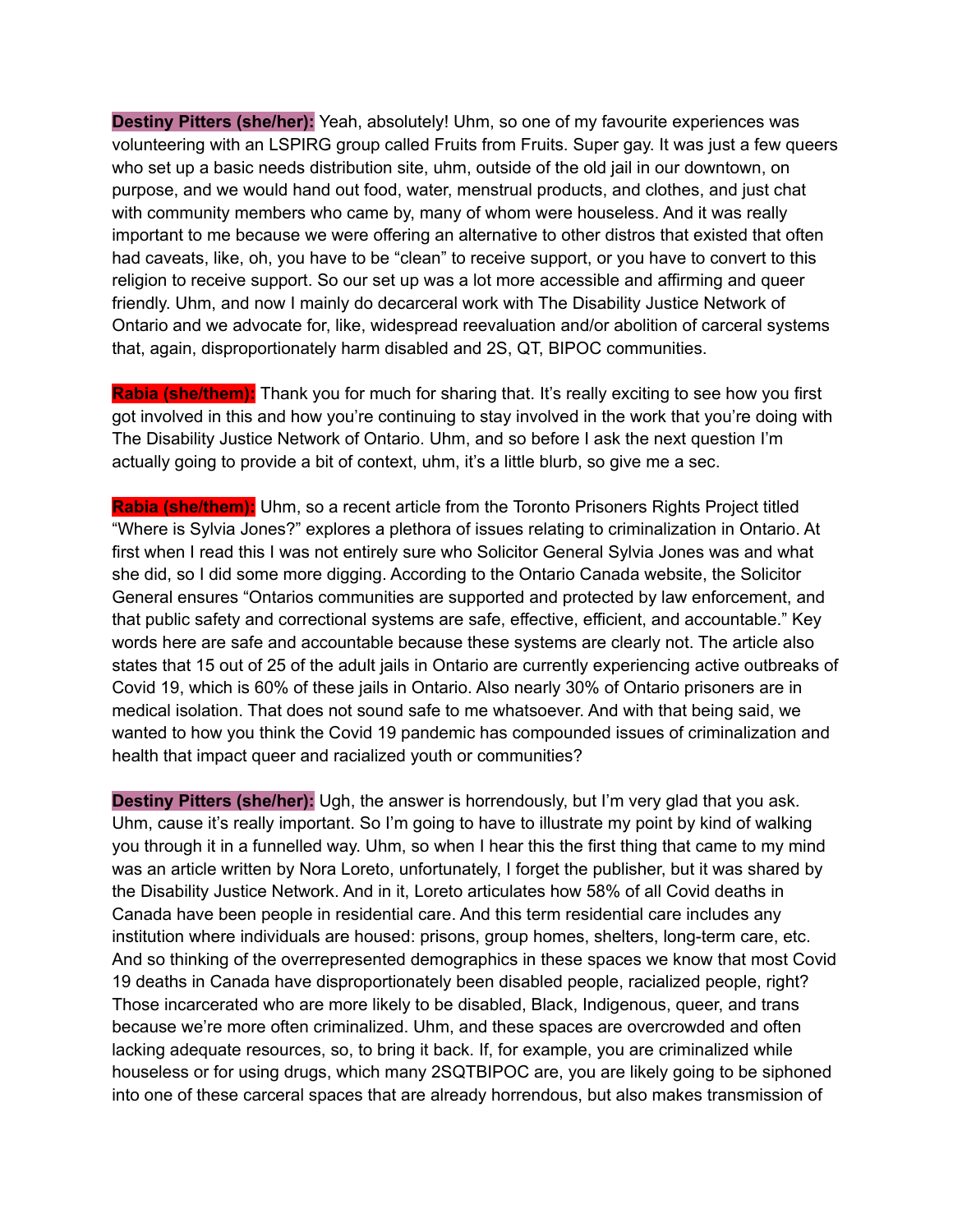the virus, like, so easy. Uhm, and as well, people who use drugs or are houseless are more likely to have chronic illnesses that make them susceptible to worse complications should they get Covid 19. So this is why, like, harm reduction strategies are really key to reducing transmission and lessening severity of symptoms, but, the pandemic has also exacerbated overdose deaths in Canada due to lack of access to resources and safe spaces as we continue to, like, open up and shut down on a whim so, yeah, overall it's racialized, queer, and disabled communities facing the brunt of health concerns in this pandemic because these carceral care systems that we have in place are not made to keep us alive or nourish us in a sustainable and community-oriented way.

**Rabia (she/them):** Thank you for sharing that, that was literally so well said. And I want to touch on something you mentioned in the earlier part of that where you talked about, like, people being transferred into these institutions, uhm. Uhm, so in the article they talk about how transferring prisoners to different institutions to control outbreaks has also resulted in the widespreadness- widespread of Covid 19 to other facilities that might not have had Covid 19 in the beginning. Uhm, and this kind of connects to the issue of social isolation and the fact that those that are being imprisoned are also being strictly isolated and restricted from seeing their families for so long and it's gotten to the point where they're so disconnected from their support systems that it's beginning to impact their mental health and their overall wellbeing because they're experiencing an overload of trauma that is being unaddressed by those in power. [coughs]. Sylvia Jones. Uhm, and so I just wanted to point that out because a lot of the issues that you're talking about are interconnected and interrelated and they're just overall not being addressed because people in our general society don't hear about this on the news. They don't know about this and it's really important to talk about.

**Nicole (she/them):** Yeah, I totally agree. I think, uhm, those who are in, I guess, state sponsored, uhm, institutions and under their care are almost assumed by the general public to be, uhm, being taken care of and be safe. And you would assume that it would- that they would be taken care, even, I guess, with heavier measures or even more than the general public because they are at such- in such vulnerable situations but that's just not the case. Uhm, and I think, Destiny and Rabia, what you both said is completely true and what I also want to add on is uhm, as we begin to, now, open up and drop all Covid mandates as of, I think, very soon, next week if I'm not mistaken, uhm, the third week of March. It really worries me what is of to come in the future, uhm, for people who are imprisoned currently, uhm, just based on how things were during the height of Covid. The pandemic is not over and it won't be over for awhile and, y'know, as we try to lessen up our restrictions what is going to happen? Yeah, so, I- I think, and others have predicted, that these jails and prisons will continue to be overrun by Covid outbreaks. Uh, Covid outbreaks inside these institutions have spiked to the highest numbers we have seen since the onset of the pandemic, uhm, quite recently, and this is totally unacceptable. And poses not only a health risk and a safety risk to those people who are inside, but also to the general public. So it's going to affect everyone.

**Nicole (she/them):** Uhm, since the start of the pandemic, 4004 imprisoner people and 1115 corrective staff have contracted Covid 19, uhm, in Ontario jails. And I'm sure that number has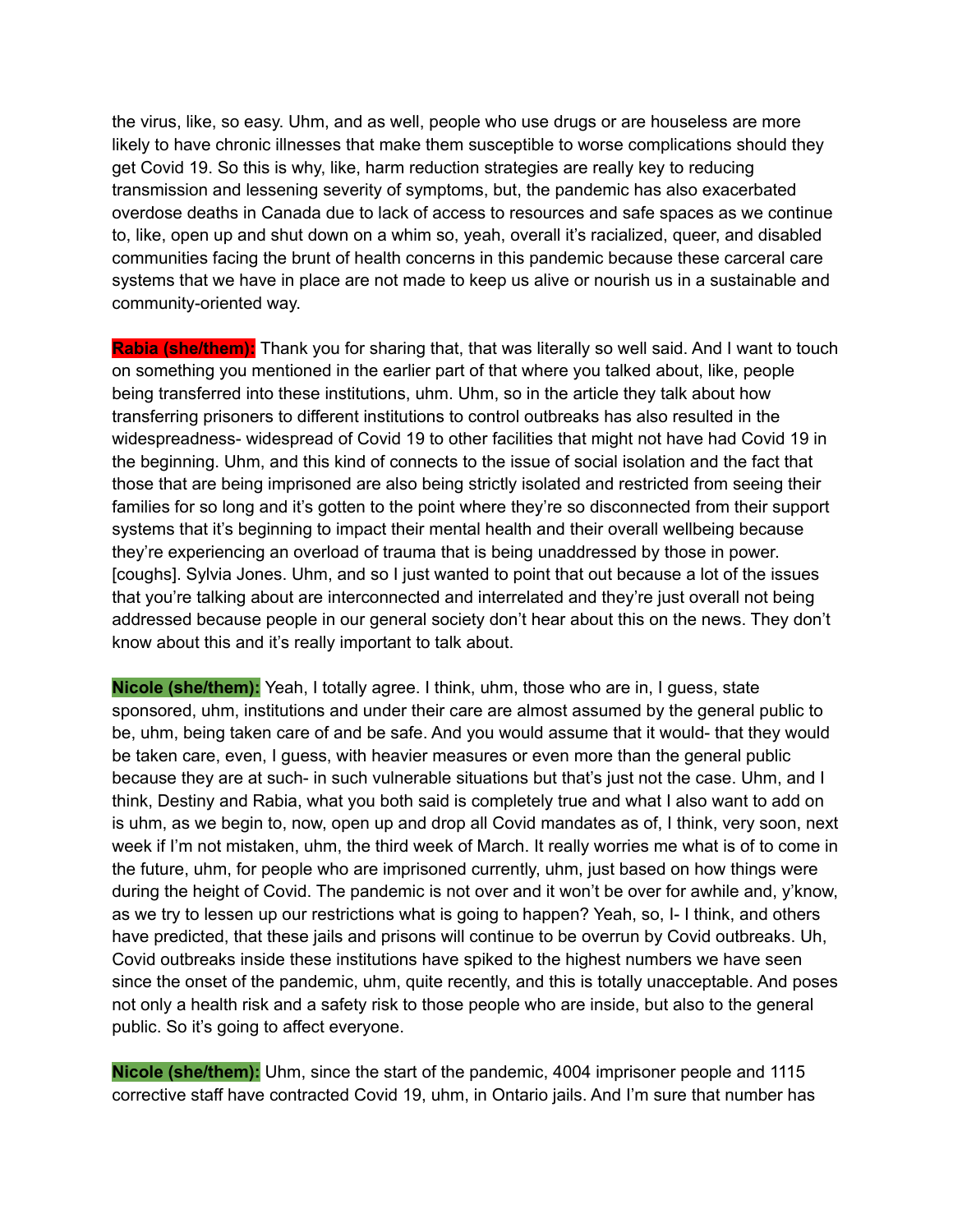gone up since I found this statistic. Uhm, on January 12, 2022, it was reported that 1961 prisoners were in medical isolation. Over the last three weeks, there have been no further reports leaving those outside in the dark. We don't know what's happening, uhm, with these prisoners and, uhm, I also want to point out that after they recover from Covid 19 many people are beginning to experience long Covid and there has been no care in these institutions, let alone outside these institutions, to care for those who are experiencing the varying symptoms that come with long Covid. Uhm, according to the Solicitor General that Rabia was referring to earlier, people inside are being put into medical isolation if they have even suspected to have Covid 19. Uh, we have not heard from community members that medical isolation is no different from solitary confinement, with over 23 hours in cells with no ability to shower and no way to contact loved ones or connect with lawyers. People are left completely in the dark and it's totally unacceptable. Uhm, yeah.

**Rabia (she/them):** I just want to add on that, uhm, when you talk about long Covid it's really important to acknowledge that long Covid, or long term Covid, I don't know if that's the right one, uhm I'm just going to say long Covid. Uhm, but long Covid, for a lot of people, is disabling. A lot of people aren't able to do what they used to be able to do, uhm, especially because of the fact that there's not a lot of research that's going- being put into this right now and not a lot of good recommendations for them. And so, with that, and the people in prison who are experiencing long Covid, the overall, like, health care that they're being provided is so inadequate and it's so shitty and it makes me so mad. It's literally gotten to the point where people that are in prison are afraid to seek medical attention or even do a Covid 19 test because they don't want to be forced into further isolation. The article that I mentioned in the beginning also ends with a quote that "prisoners should not have to make a choice between their physical health and their mental wellbeing" which I think is so important because we don't have to make that decision so why should they? At the end of the day, they're still people and I'm so tired of our politicians not treating them as such.

**Nicole (she/them):** Yeah, thank you for adding that Rabia. Uhm, we keep seeing constant mismanagement and undercounting by the Ontario government which leads us to believe that these numbers are even misrepresented in provincial jails. Uh, it is deplorable that there is no reliable public information about Covid 19 testing in positive diagnoses in Ontario jails. This information is vital for the health of all Ontarians, especially Indigenous and Black communities who are targetted by police and overrepresented in the carceral systems, as you spoke about, Destiny, earlier. Uhm, so, there's so much to say regarding this question and I don't know where to leave it off. I- I don't know if there's a hopeful turn, uh, currently there's not much being done, uh, by our government and by our state but I hope they hear our voices and that we can make our voices be heard and hopefully enact those changes going forward. And with that, I would like to ask Destiny the next question and that question is: what are some community organizations, grassroots projects, or individuals you would suggest as a resource for those who would like to learn more but might be overwhelmed or not know where to start?

**Destiny Pitters (she/her):** Yeah, this is such an excellent question and hopefully I don't, like, ironically overwhelm people with my laundry list of people that I admire. But, ah, there's so many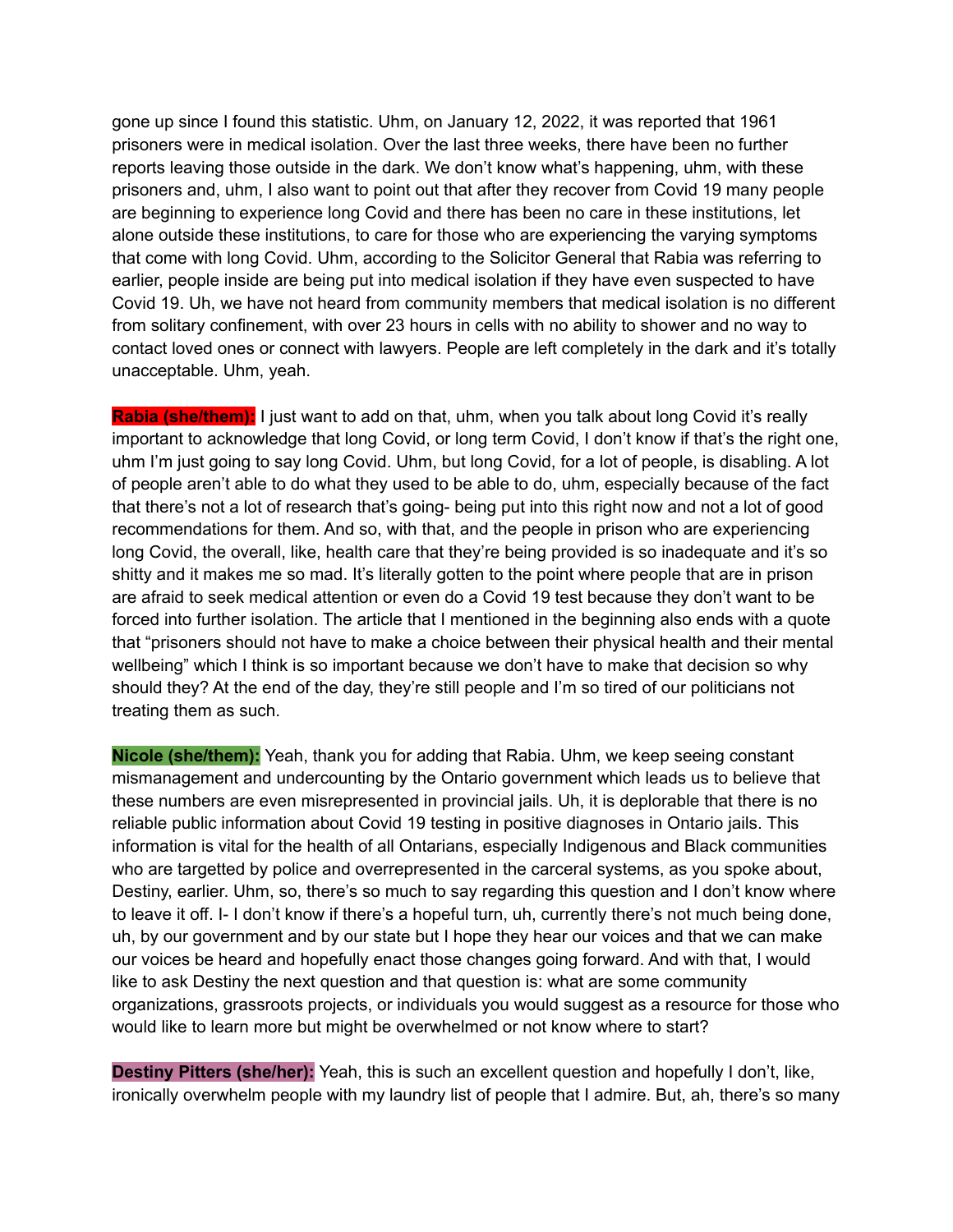people doing cool, cool, cool work, uhm, for disability justice and, like, decarceral work. So, uhm, I think I'd just like to start with Skyler Williams and the whole land back team. They managed to thwart development by Foxgate on their territory at 1492 Land Back Lane, uhm, after, like, approximately 500 days of occupation. Uhm, and I'm pretty sure you also talked about 1492 in your first episode, so shouts out to that for anyone listening if you want to go back and learn a little bit more, uhm. But yeah, they, uhm, organize community events and also show solidarity with other land defenders across Turtle Island, so, huge inspiration, uhm, to me. Uhm, I think also Sarah Jama and The Disability Justice Network of Ontario, of course. Uhm, it was co-founded by Sarah to advocate for antiracist, antiableist community action across the province and I'm really glad to have joined their Youth Action Counsel so that we can keep, uhm, highlighting disparities of facing, like, anti-Blackness and ableism in our work. Another group, or a couple of groups, that I think are also really cool is the Prisoner Correspondence Project, which is based out on Montréal, and Black in Pink, which is a US org, and really any other incarcerated penpal projects. Uhm, but these two, in particular, connect LGBTQ+ incarcerated folks to those outside in order to build networks and reduce isolation, and really it's a method of harm reduction, uhm, because unfortunately, it's a statistic that, those who receive mail in prison are less likely to experience violence at the hands of prison staff, uhm, because they're aware that those prisoners have someone on the outside who cares about them and would know if something bad were to happen. So, uhm, really a gross piece of information when I think about it, but I think it's really cool that there are people doing that kind of work to mitigate that violence. Uhm, a few other suggestions, I would say the Hamilton Encampment Support Network, or just anyone doing encampment support, uhm, this is a volunteer-led group on the frontlines who shares news, they organize protests, uhm, and support their houseless neighbours in the face of ongoing police violence in Hamilton. Uhm, two artists who are really important to me are Pree and Harmeet Rehal, they are based in Toronto and they use their work to advocate for disability justice and anti-oppression. And, way back when I was a Youth Ambassador last year, Pree was the first person to teach me about zine history. So that was a huge part of my journey to learn how those tools are grounded in Black, Indigenous, 2SLGBTQ+ resistance practice. So yeah! Uhm, last I would say the Brantford LSPIRG team, as I talked about before. They were the first people to introduce me to grassroots organizing, uhm, and some initiatives they do are, like, gorilla sex ed workshops in our local library after Doug Ford's, like, really shitty 2020 sex ed curriculum regression, uhm, Fruits From Fruits I talked about, and then we did other things like banner drops in support of Wet'suwet'en, online auctions to fundraise for community members and land back camps, uhm, and just other consent education workshops.

**Sydney (they/her):** Amazing! I actually remember that banner drop, and it's so cool to know that you were part of that. Uhm, yeah, I also went to school in the Hamilton area and a lot of the people that I went to school with and worked with actually were on the Youth Advisory Council during the first few years. So when I saw that you joined it a few months ago I thought "holy shit, this is great! Destiny is going to be amazing!". Uhm, and Sarah Jama is really cool, uhm, back in the day I had to look for something called Champions of Change and I recommended her but then the campaign never went through. But I really love her and how she mentors younger racialized youth on how to actually start grassroot initiatives because so many people just want to continue building their brand and don't give a fuck about the continuity or, y'know, not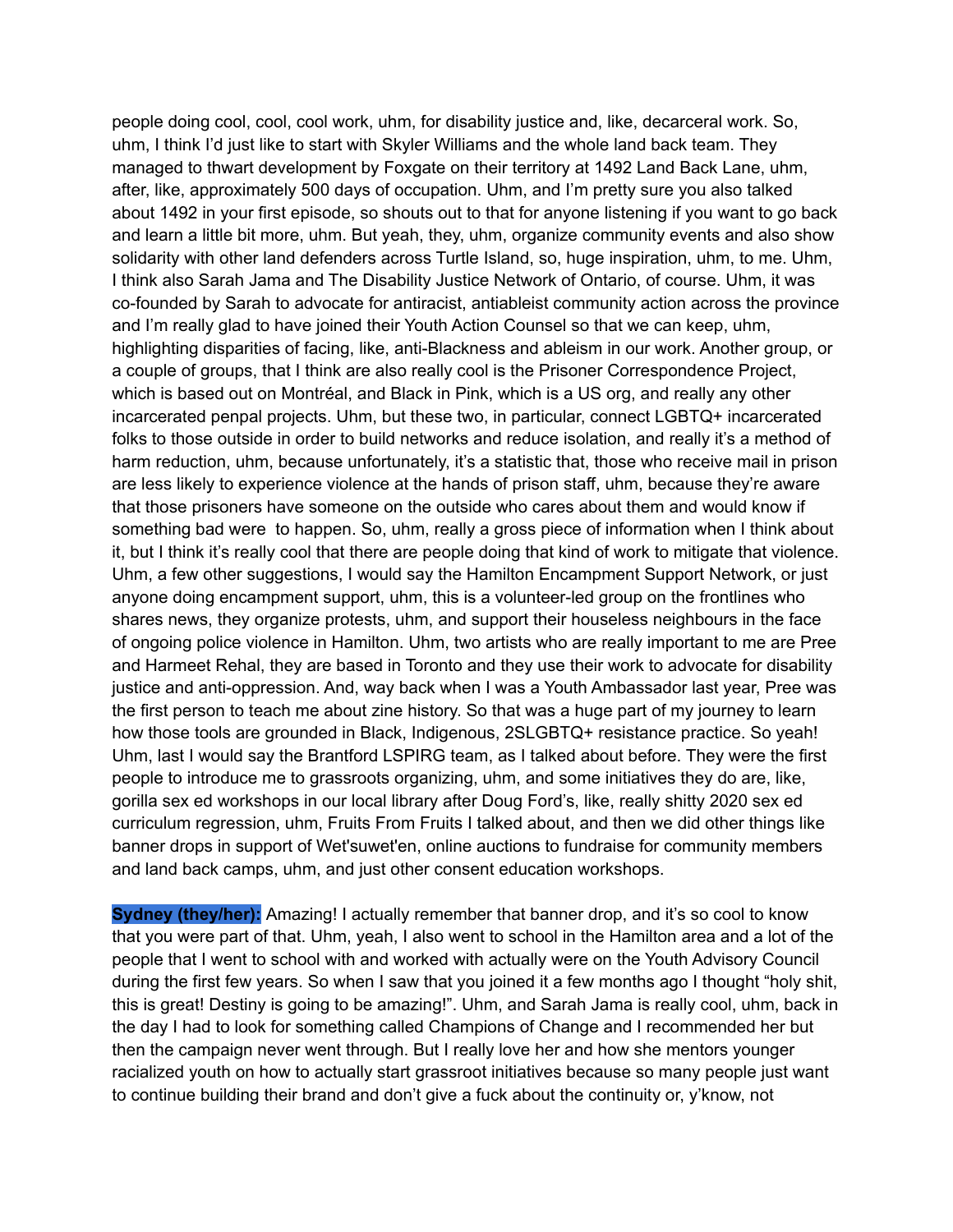everyone cares about that but sometimes it's how it comes off when you don't take the time to mentor the younger people because, as we've said, like, I saw an article on Buddies in Bad Times being in peril right now because they're not making a smooth transition. Eventually, the youth will take over these spaces so you have to help facilitate a smooth transition. And I also really love Sarah because she was a speaker at the Senate last year when the House was debating if they should expand eligibility criteria for medical assistance and dying, which is MAID for short, I think some people say it MAD, but I'm pretty sure it's MAID? [laughs]. She and other invitees including another really cool person I know named Mads, uhm, they were very critical about how the federal government was so quick to expand the criteria of medical assistance in dying before they were willing to even put legislation down to putting guaranteed universal basic income. There's been an MP that has been campaigning for that for three or four years now, this bill about expanding criteria. And I support everyone's right to choose death at the time that they choose but it is just really sick that our government was quicker to sponsor the death of people who are chronically ill and disabled rather than investing in our actual wellbeing. It was just really disturbing and I really admire that she went there and others went there and they said it to the government. Even though unfortunately it went through, I really admire how they went there and said it straight to their faces, said: "that's dirt on your hands".

**Rabia (she/them):** Thanks for sharing that, Sydney. I did not know that at all, actually, uhm, but I do have another recommendation for folks if they want to, uhm, check out an individual. I'm pretty sure everyone already knows who I'm going to say but Imani Barbarin, aka Crutches and Spice, uhm I admire her work so much and the way she uses social media, humour, and hashtags to actualize resistance and form and strengthen community. She is the creator of hashtags #patientsarenotfaking, #thingsdisabledpeopleknow, #abledsareweird, and many others which allow people to talk about their experiences of ableism, microaggressions, and discrimination which, in turn, starts important conversations that connect disabled people around the world. So if you're looking to get, uhm, started anywhere and have tiktok or Instagram or even just Google or-

[giggles]

#### **Nicole (she/them):** This is Juno.

**Rabia (she/them):** -you can check Crutches and Spice out, uhm, on those different forums. Oh, yeah, she's also on twitter, so...

**Nicole (she/them):** Thank you for visiting the podcast, Juno, welcome. Six chaotic queers. Is that six? [whispers] One, two, three, four, five... I can't count. Five. Five chaotic queers. Uhm, now that Juno, Rabia's cat, has joined us. Uhm, I love all of your recommendations and, yeah, I'm sure we would love to link them in our show notes if folks want to check them out and learn more about these resources and these grassroots organizations and projects. Uhm, I am going to recommend an Ottawa based resource centre for queer youth, uh, where I personally got started just, uhm, learning about, uhm, everything basically. It's called Kind Space, uh, currently they're offering trans ID clinics, uhm, and they're currently, uhm, doing? Starting? Fundraising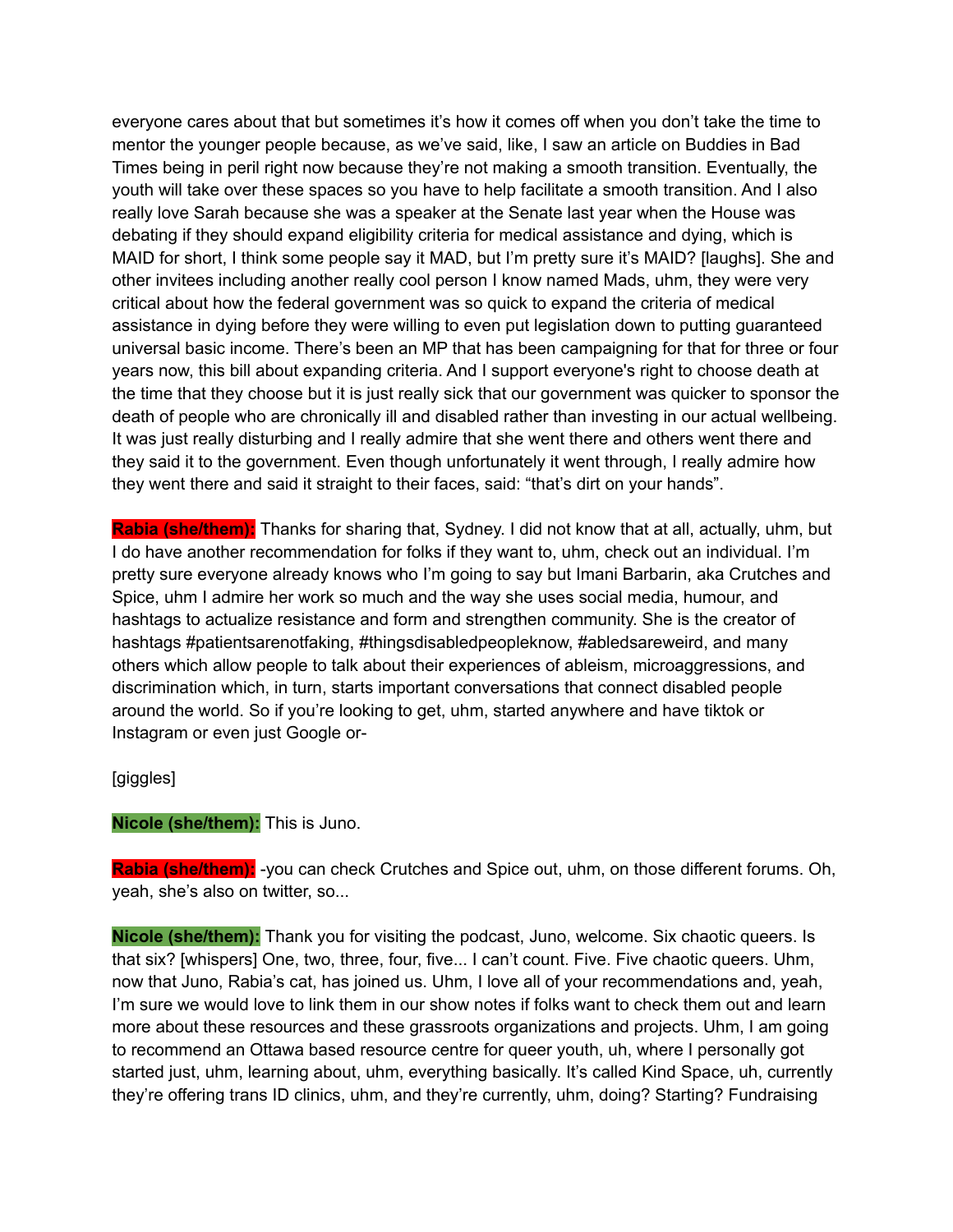for a paid sick day fund for 2SLGBTQ+ newcomers, immigrants, essential workers, uh, without paid sick leave from their employer and regional- they're also doing regional organization GSV training. Plus they have this awesome queer library, which I loved to access back in my younger youth days. It's one of the biggest queer libraries in the country and it's a great place to start learning about yourself and others identities, share space with other queer folks and give back to the community, uhm, so overall it's a great place to start. Uhm, even if you want to learn about decarceral work and, uh, disability justice, I would highly recommend this as a resource centre and a place to start.

**Sydney (they/her):** So many great suggestions, so many places for folks to check out. But, with all that said, kinda leads us into what we want to ask you the most when we're thinking about building better futures. What types of movements and/or policies do you hope to see emerge or grow in Ontario over the next five years? And how will this help build a better future for 2SLGBTQI+ youth? And I'm going to say what I said to Fae last week, or two week ago. Make it ten years if that is more attainable to you, but five years if you're feeling like the world's got their shit together.

**Destiny Pitters (she/her):** Yeah, no, I am so so excited by this question. Uhm, I have three things that I mainly want to see, uhm, forgive me if I go on a tangent, or stop me. But, uhm, I think I'd start with an increased adoption of mutual aid and harm reductive practices. Uhm, for example, Toronto just launched it's first ever Mental Health Response Team which is just comprised of, like, social workers and it's completely absent from police presence which is so so important for the safety especially of racialized folks, but also 2SLGBTQ+ folks, disabled folks who, again, we are moe likely to be criminalized. Uhm, so I think that's really cool. And then, like, just other deinstitutional community alternatives to care, like doula work. Uhm, for anyone who doesn't know, a doula is a trained companion who provides support to another person during a significant health related experience in their life. So they're popularly known for, like, birth work but, uhm, I had a really cool opportunity to research death doulas, actually. I was a research assistant under Dr. Rebecca Godderis, super cool, works out of Wilfred Laurier University. Uhm, and I was just, like, gathering research on, uhm, end of life care as facilitated by doulas. So they can offer, like, transportation, emotional and spiritual care, education from the dignity of your own home. So you don't have to worry about being in a carceral care system that might abuse you so I think that is so important.

**Destiny Pitters (she/her):** The second thing I want to see is an increased support of disability justice. Uhm, DJNO is calling for a raise in ODSP, which is the Ontario Disability Support Program, to, like, \$2500 because right now it is not liveable. I think it's, like, \$1100? Rent is not even \$1100. It's ridiculous. Uhm, so that's something I really really want to see.

**Destiny Pitters (she/her):** And last, uhm definitely a redistribution of funds from, like, police precincts across Canadian cities to community services. This is a huge harm reductive practice! Because it's a proactive method to curb so-called crime and also just keep marginalized folks out of carceral care systems. So I think overall it contributes a better future for 2SLGBTQ+ youth, uhm, because these steps, little and large, get us closer to a society in which our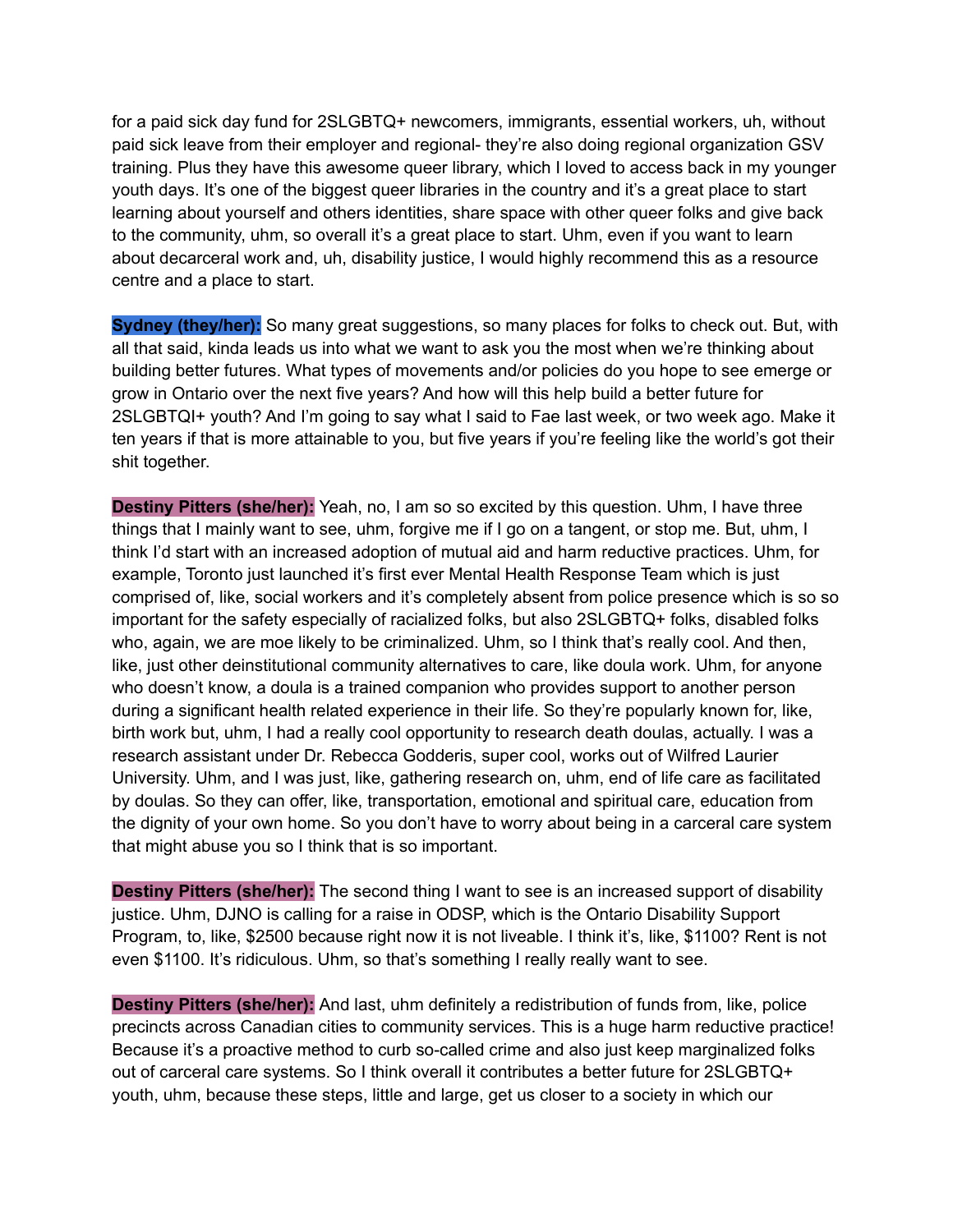identities and expressions and means of survival are not equated with crime. Like, for god's sake, let's get away from crime. So those are the things I am really really eager to see.

**Nicole (she/them):** I love all of those, Destiny, and, uhm, I for one cannot wait to see, uh, queer racialized disabled youth thriving, uhm, in the future with all of these policies that we're dreaming up. Uhm, personally, uhm, yeah. I- I would love to see all of those and additionally I would love to see further progress within the movement for decriminalizing, uh, drug and substance use. Uh, so, yeah. Most of the crime, fear, and other side effects of, uhm, narcotic use and abuse probably would not exist without the laws that make addiction a crime. Uhm, and, yeah so drug legislation continues to reflect and reinforce these myths about drug use, unfortunately. Uh, the criminalization of specific substances and their labelling their users as dangerous and criminals, uhm, serves several political purposes. It legitimizes the isolation, punishment, involuntary treatment, and imprisonment of people who use drugs, or PWUD, and the erradication of the reasons which our system does not care for those who are criminalized, unfortunately. Uhm, institutionalized racism and social prejudices against the poor minorities ensure that the laws themselves and their enforcement are aimed to control these people. Uhm, yeah, so. While substances associated with politically powerless groups are labelled dangerous, those used and sanctioned by the dominant culture, such as nicotine, caffeine, alcohol, etc, are portrayed as, like, normal in the Western way of life, unfortunately. So I would love to see the expansion of, uhm, suboxone and methadone clinics and pharmacies and, uhm, yeah. Peer and- what's the word I'm looking for, I'm looking for a word- uhm, just, I guess, peer support in leading these people to these resources and, uhm, an increase in accessibility to these resources. Uhm, and also by loosening and decreasing wait time on insurance prior authorization requirements because it is also a barrier that stops people from getting the treatment and the help that they need. Uhm, and makes them wait years and years, which is super unfortunate, and makes them wait without help. So that's what I would love to see. Rabia, what would you like to see for the future?

**Rabia (she/them):** I just have to say those are all really great ideas and I really hope that those become a reality. I would personally love to see funding being allocated back into communities. Uhm, I also wrote in my notes "give our people some fucking money" because we deserve it and that's how shit can actually be done. Uhm, I recently read an article that, I think it said either 400 million or 400 billion, I don't know if it was billion, actually, I think it was million. But 400 million in government funding that's supposed to go into these different institutions and support systems still hasn't been sent off in 2022. So they're just holding off on the money, they're not actually supporting people, I don't understand what they're doing, uhm, and Juno really wants cuddles right now. So I'm going to make it quick. But our current systems attempt to provide support has become a form of control that continues to retraumatize queer, disabled, and racialized people. Uhm, and so when we talk about different things we want to see in the future we must be intentional in the work that we're doing and the policies that are emerging to not replace one oppressive system with another one. And I believe that we have the power to shift the ways that we engage with people who are experiencing a crisis or need support, and we also have the power to hold space to centre communal care over carceral harm. Uhm, and my ending note is going to actually talk about the Toronto policeless Mental Health Response Team,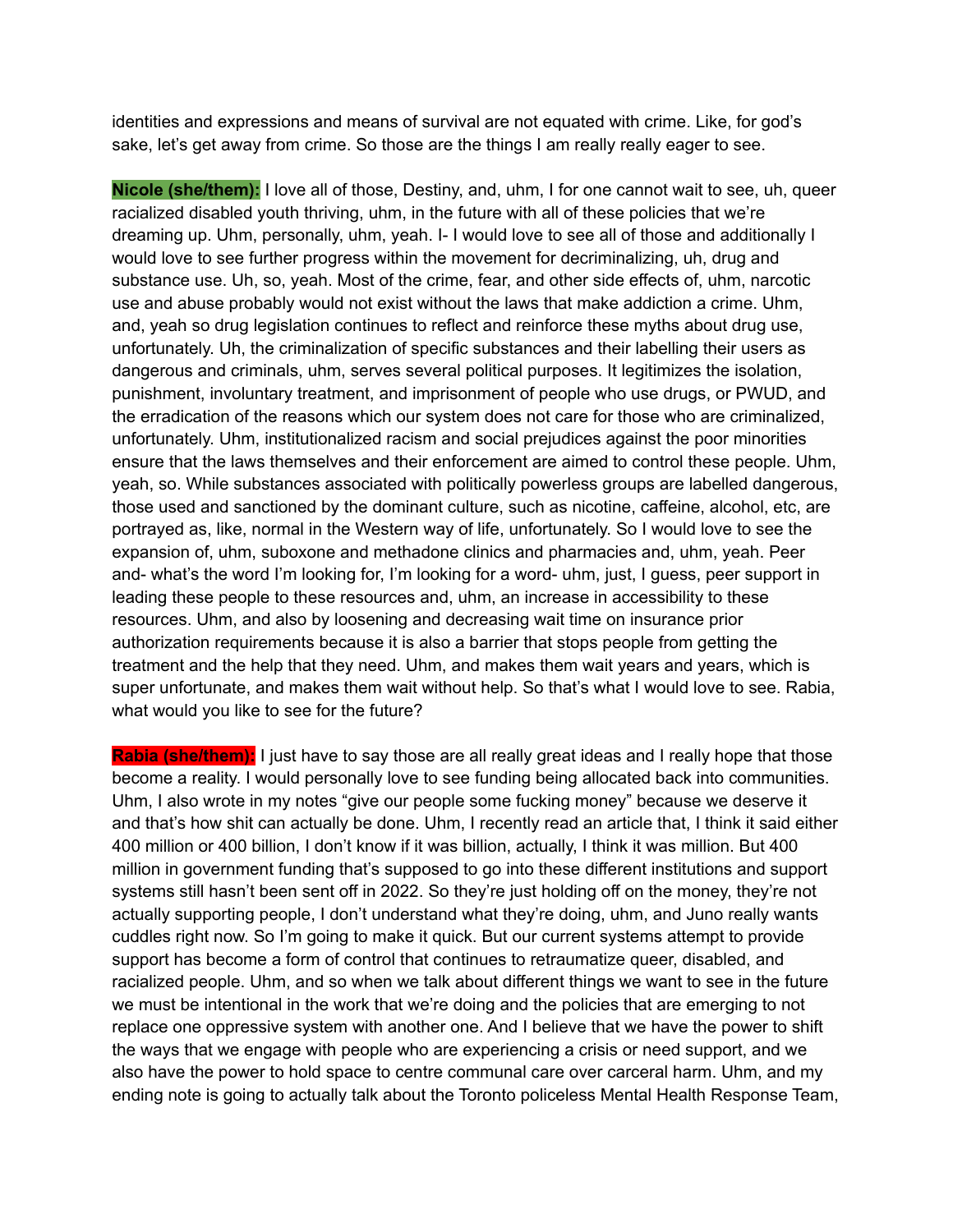but I'm really glad that you brought it up, Destiny. Uhm and I'm going to pass it over to Sydney because I would love to hear your thoughts on this as well.

**Sydney (they/her):** Okay, so, uhm, one of the things that I definitely want to see is an expansion of those programs. Uhm, I think that part of the issue though is that when you get outside of city centers there isn't accessible peer-led crisis response training or anything like that, like, and what is available is stanctioned- state sanctioned - oh watch me try to pronounce words today - a lot of the state sponsored crisis and mental health training is very repetitive and, honestly I've been to multiple where, literally, it was the same thing and it just ended in "redirect this person to a safe person" and I was like "aren't we the safe person?" Or what if that person that you're telling me to send them to is not safe? I am autistic. If you send me to a crisis centre there is a high chance that I am going to be traumatized. And I've already said this to my family before, never send me unwilling, if it is serious I am willing to go. But if you send me unwilling it's going to be a whole lot of trauma for everybody and I will not be talking to you anymore. But, honest to say, I think that we really need to be training the peers. Peers who use drugs, peers who have crisis, peers who have mood disorders, not just like people who have depression and anxiety. 'Cause, honestly, it is very common and it's very valid but it's just not- when we only look at mental health through an anxiety and a depression lens we miss so much and we start to hurt people, uhm, so I think even that needs to be expanded. And really I just think we need to be providing money for them, but also I am agreeing with Nicole that I think there should be decriminalization of drugs that I, respectfully, disagree in approach only because I find that, like, a lot of the health care workers use a vice model. Which basically just says that if you use drugs you're a bad person. And that's fucking stupid. Not stupid. Stupid is a bad word too. It is just really redundant and it is not fair because we all know that there are CEO's doing coke in the bathroom before a meeting and they are not seen as bad people by many. There's people doing heroin. Heroin is literally invented by buyer to keep the soldiers on the field because morphine was making them too tired to fight. So this is literally drugs that were developed to cause violence or to perpetuate violence in building into this, like, punitive system where, like, we needed to punish somebody for something that they did. And just, like, yeah. I just think that too many of the health care workers view it through that model or they view it through a neurobiology model, which is just, like, all drug use is harmful and not really recognizing that there are many many situations where drug use is what is keeping somebody alive, uhm, especially under the trauma of not living with a home. If you're living unhoused it is totally fair to want to do drugs or to want to smoke a cigarette to stay warm. It's freezing cold outside, like, we've seen people shivering across the street choosing not to wear a coat while waiting for the bar, smoking their cigarettes to stay warm, why are you judging to people across the street? And just yeah. I just don't think in the next 5-10 years it will be safe enough to be sending people into clinics or pharmacies, although I do think it should be available. If they want that kind of care they should be able to get it. But I do really enjoy that Vancouver has started dispensing supplies of opioids, and soon other drugs as well, that they have bought and tested or are pharmaceutical grade and came from a pharmacy, and then they're dispensing them through machines. So in this case you do need a prescription, and obviously I would like to move away from that, but it gives you the benefit that you don't have to interact with a health care worker because not all health care workers receive the same training. And not all of them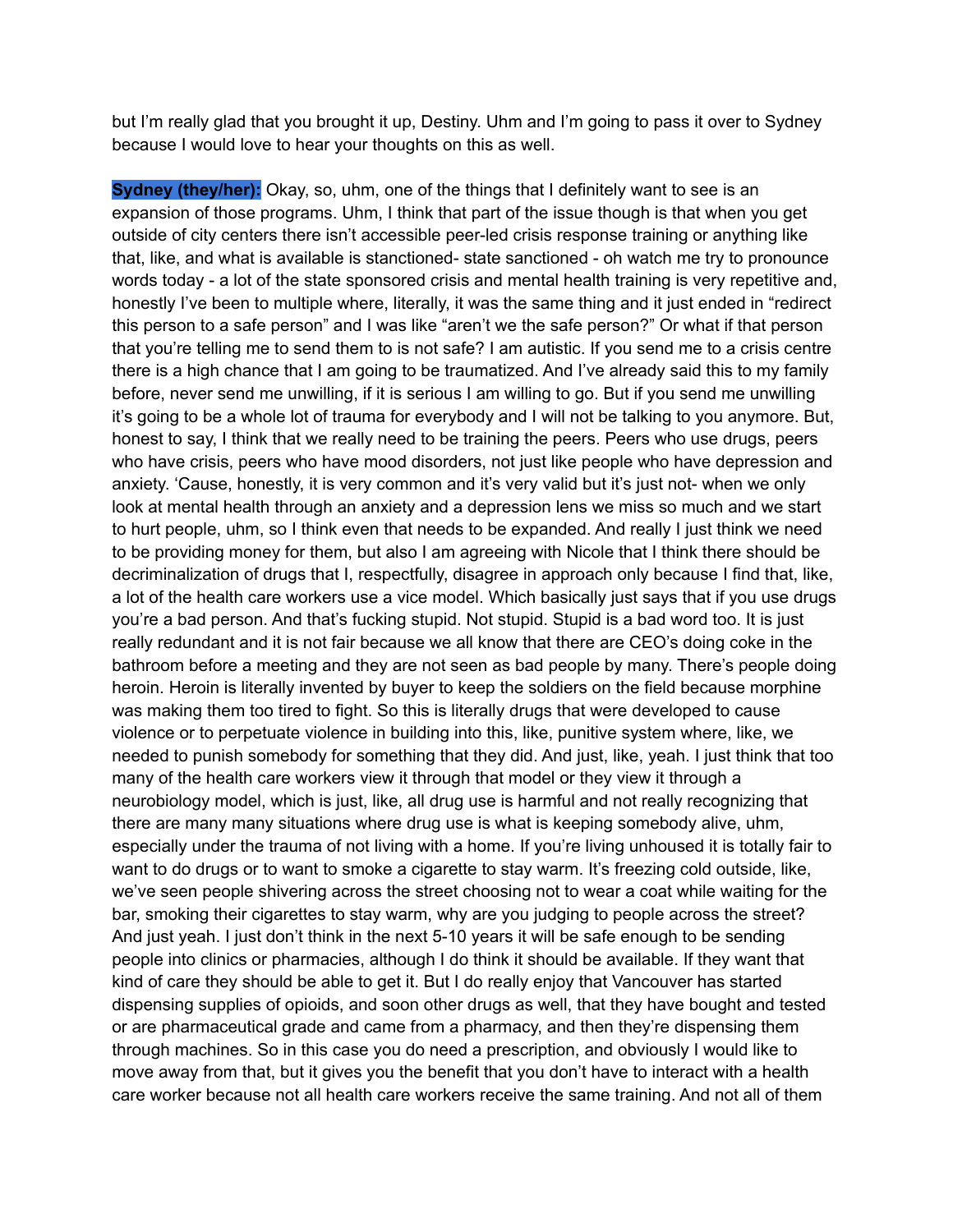receive up to date training or, y'know, it serves a certain purpose. Uhm, and the medical model just doesn't agree with disability or drug use a lot of the time. Yeah. I guess that's how I wanted to wrap that up but does anyone else have any other points to add onto this?

**Nicole (she/them):** Yeah, Sydney, I completely agree with what you're saying. Uhm, I was seeing it in, like, a totally idealistic world where, uh, the world that we dreamed up in our last episode, uh, talking about health and the health care system was put into place. Uhm, and in that case health care workers would be safe. But unfortunately, as you said, the medical model is not perfect and does not uphold and treat, with dignity, people who are queer, people of colour, and those who are disabled. Uhm, so I really love your alternative that you've- that you've come up with here, that's great.

**Sydney (they/her):** Definitely decriminalization of all drugs. Because we know prohibition with alcohol didn't work either so it would be silly- prohibition of weed didn't work in Canada! It waswe basically- the only, like, popular thing we ever voted in in the last ten years was weed, I swear, okay. Uhm, yeah.

# **Outro (00:41:03 - 00:43:14)**

**Sydney (they/her):** But that wraps up all of our formal questions that we had for you today, Destiny. But we would love to let everyone know before we go, where they can find your work online if they want to see some of it?

**Destiny Pitters (she/her):** Yeah, this has been such an amazing conversation. Uhm, I'm so honoured to have joined your podcast. And if the audience is interested in connecting with me, they can check out my Instagram, it's @\_destinyeden. Uhm, I also have a cute little drawing account, so, support an artist! It's @tinderfruit. Uhm, yeah!

**Sydney (they/her):** Amazing! And honestly love your art account. It is super fucking cute. Uh, everybody go check it out. Thank you so much, Destiny, for coming in on the 3 Chaotic Queers podcast. We really had a great time chatting with you about this and I'm sure that our listeners at home enjoyed it and learned a lot. And if they didn't then they need to go check out those resources because time's up! Go read a book!

**Rabia (she/them):** Yes, thank you so much Destiny. We loved talking to you. Uhm, and we hope we can connect with you in the future with you again, and we would like to leave you, and also our listeners, with some fuel for your anger and passion for the change you envision. Critical disability and carceral studies researcher Megan Linton said, "under our current carceral system, much of the death and debilitation within these institutions was not preventable because the carceral structure itself is homicidal. Abolitionist future are the only path that will prevent the mass debilitation and death brought forth by capitalism induced crisis."

**Nicole (she/them):** Thank you everyone for your submissions to the anonymous Vent and Validate form. The form is now closed, unfortunately, but we are very excited to be answering